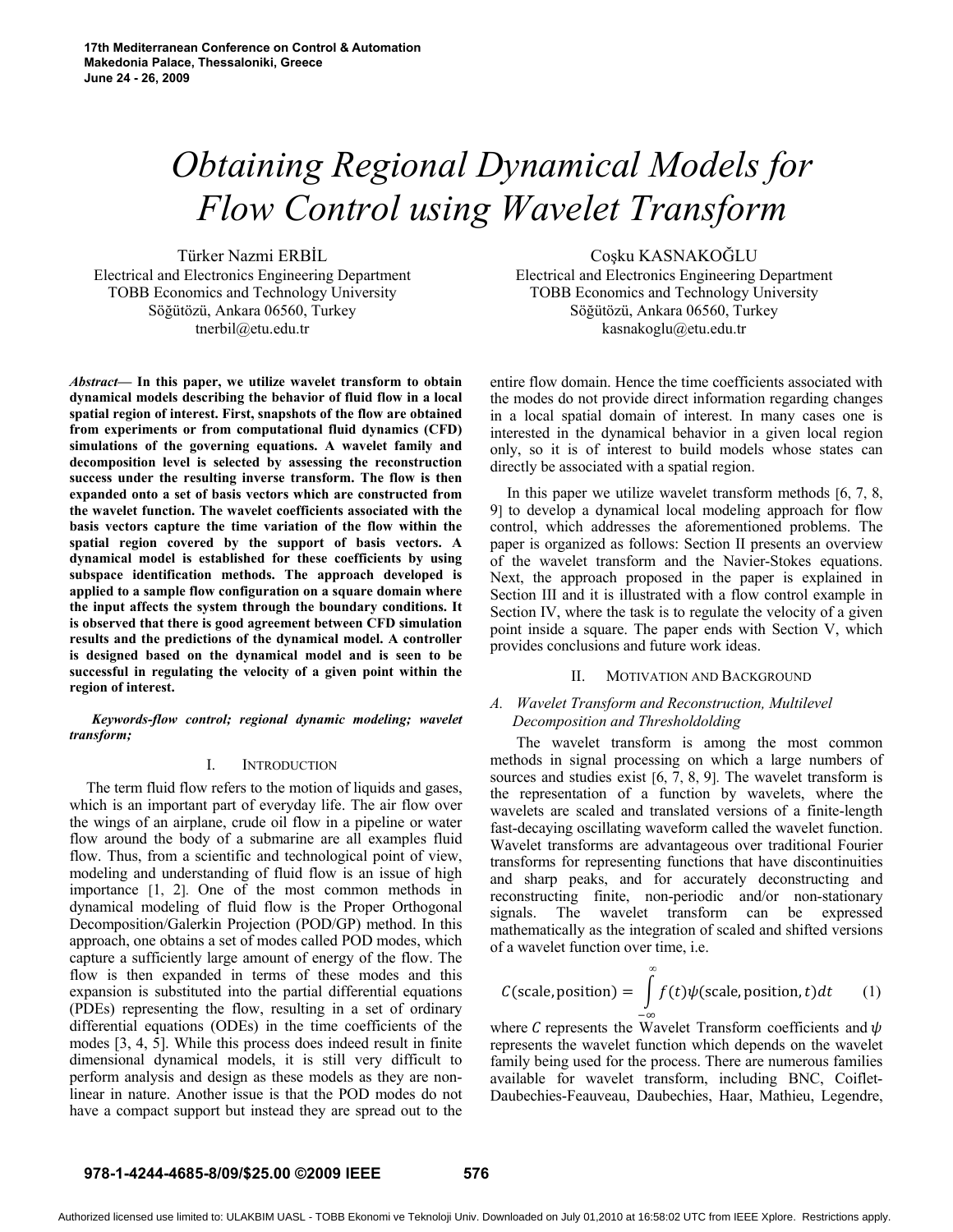

Figure 1. Multilevel 2D wavelet decomposition

Villasenor, and Symlet. The reconstruction of the function  $f$  is obtained by the summation of the coefficients  $C$  multiplied by the wavelet function  $\psi$  that is scaled and shifted properly.

In numerical analysis and functional analysis problems, a sampled version of the continuous wavelet transform described above is used more commonly, which is called the discrete wavelet transform (DWT). This is also the method that we employ in this paper. In DWT, the signal to be analyzed is filtered into high-pass and low-pass filters with certain cutoff frequencies, and the resulting signal is downsampled to obtain an equal number of data as the original signal. The inverse transform for rebuilding the signal from wavelet coefficients is also done in a similar but backwards fashion: After upsampling, one applies reconstruction low-pass and high-pass filters to approximation and detail coefficients respectively, and combines the two to obtain the reconstructed signal.

The wavelet transform can also be applied to twodimensional signals, by applying filtering and downsampling first to the columns, and then to the rows. This results in four matrices containing the wavelet coefficients; one for the approximation coefficients, and three for the detail coefficients in horizontal, vertical and diagonal directions. This procedure can be repeated on the approximation coefficients to obtain a second level of approximation and detail coefficients, and then on the second level approximation coefficients to obtain a third level of coefficients, and so on. This process is termed the *multilevel* DWT and is illustrated in Figure 1.

Also worth mentioning is the procedure of *thresholding*, which is a common post-transform operation to apply to the wavelet coefficients. The thresholding process can be described as follows

$$
Y = \begin{cases} X, & \text{for } |X| > T \\ 0, & \text{for } |X| \le T \end{cases} \tag{2}
$$

where X represents the detail coefficients, Y represents the thresholded detail coefficients and  $T \in \mathbb{R}_+$  is the threshold value. The expression shown above states that if the absolute value of a coefficient is greater than the threshold value, this coefficient is saved; otherwise it set to zero. It is quite common that one can pick a very small value for  $T$  and still achieve an acceptable reconstruction from the thresholded coefficients. Since a small value for  $T$  implies that most detail coefficients will be set to zero, one can store the thresholded coefficients in a sparse matrix to save space, which is the basic idea behind using wavelet transform for the compression of images and videos.

# *B. Navier-Stokes (NS) Equations*

The Navier-Stokes PDEs are the most commonly used equations to describe the behavior of fluid flow, and have the following form

$$
\frac{\partial q}{\partial t} + (q \cdot \nabla)q = \nabla p + v \Delta q \tag{3}
$$

where  $v \in \mathbb{R}$  is the viscosity,  $p(x, y, t) \in \mathbb{R}$  is the pressure and  $q(x, y, t) = (u(x, y, t), v(x, y, t)) \in \mathbb{R}^2$  is the flow velocity with  $u$  and  $v$  being the components in the longitudinal and lateral directions [1]. The equations arise from applying Newton's second law to fluid motion, under the assumption that the fluid stress is the sum of a diffusing viscous term plus a pressure term. It is also common to assume that the flow is incompressible; meaning that equation (3) is subject to the divergence condition  $\nabla \cdot q = 0$ .

#### III. MODELING APPROACH

The regional modeling process proposed in this paper consists of the following steps:

The first step in the modeling process is to record 2D instantaneous images, i.e. snapshots, of the flow. The snapshots can either be obtained from actual physical experiments using techniques such as particle image velocimetry (PIV), or from computer data that results from CFD simulations of the Navier-Stokes equations (3).

The next step is the selection of a wavelet function to be used. The selection criterion is that the wavelet function must be able to represent the flow snapshots with adequate accuracy, in the sense that the reconstructed snapshots formed from the wavelet coefficients are close to the original snapshots.

The third step is to determine the number of levels for the wavelet transform. Higher number of levels will result in the approximation coefficients getting decomposed further and will enable to flow snapshots to be represented with a fewer number of approximation coefficients. However if the number of approximation coefficients are too low, each coefficient will have to represent a larger spatial region, so the model resolution will decrease. Thus one must take these factors into account when determining a suitable level of decomposition.

The next step is the construction of a set of basis vectors  $\Phi_i(x, y)$  in terms of which the flow snapshots will be expressed as an expansion of the following form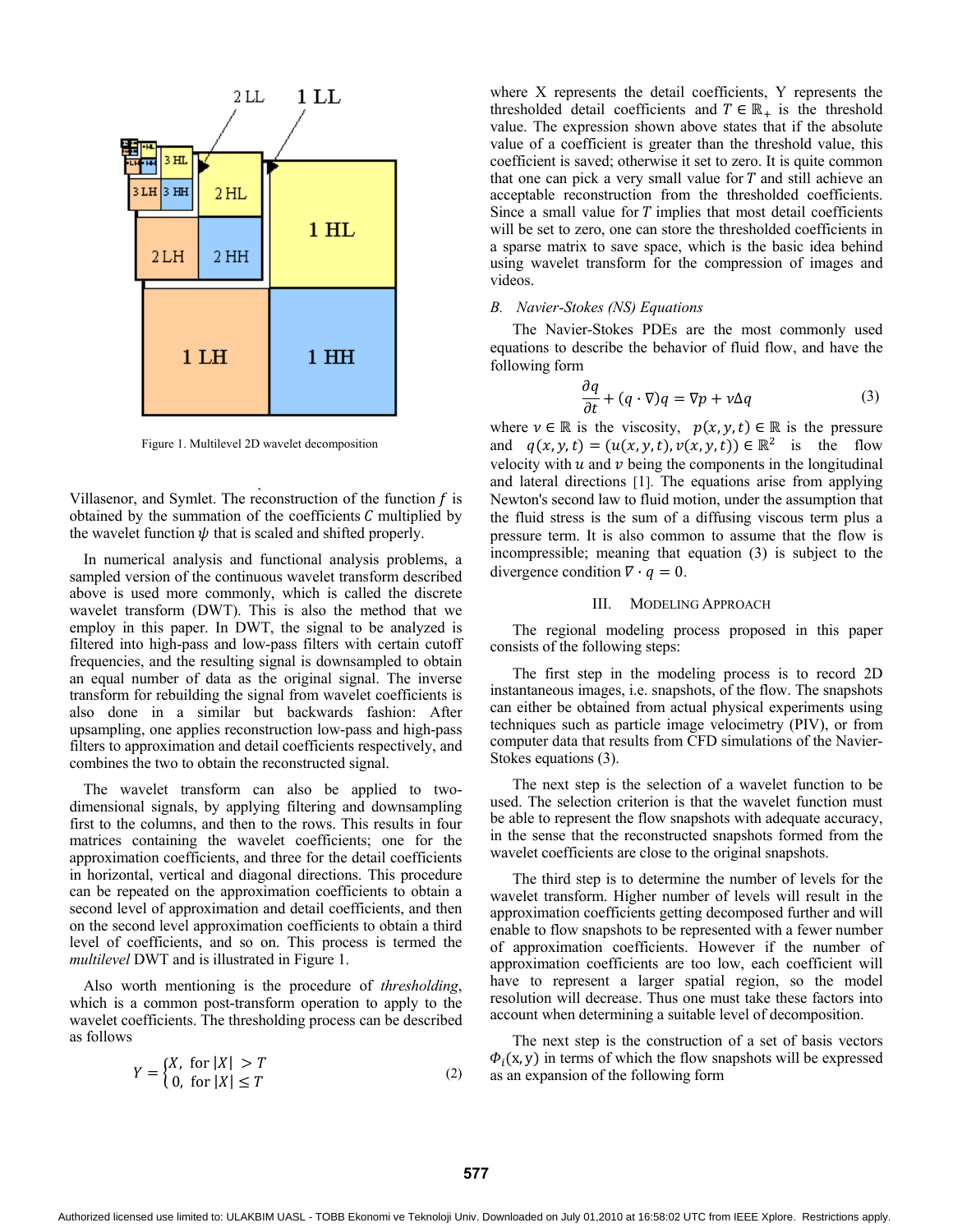$$
q(x, y, t) = \sum_{i=1}^{N} a_i(t) \Phi_i(x, y)
$$
 (4)

where  $N \in 2\mathbb{N}$  is the number of basis functions. Each  $\Phi_i(x, y)$ captures the contribution of a local spatial region of the flow process. The basis vectors are to cover the spatial region of interest in both the longitudinal and lateral directions, and have the following form

$$
\Phi_i(x, y) = \begin{bmatrix} \Phi_{i,u}(x, y) \\ \Phi_{i,v}(x, y) \end{bmatrix}, \qquad i = 1, ..., N
$$
 (5)

Here the longitudinal component  $\Phi_{i,u}$  is defined as

$$
\Phi_{i,u}(x,y) = \begin{cases} \n\gamma_i(x,y), & i = 1, \dots, \frac{N}{2} \\
0, & i = \frac{N}{2} + 1, \dots, N\n\end{cases}
$$
\n(6)

and the lateral component  $\Phi_{i,\nu}$  is defined as

$$
\Phi_{i,v}(x,y) = \begin{cases}\n0, & i = 1, \dots, \frac{N}{2} \\
\gamma_{i-\frac{N}{2}}(x,y), & i = \frac{N}{2} + 1, \dots, N\n\end{cases}
$$
\n(7)

where the functions  $Y_i : \mathbb{R}^2 \to \mathbb{R}$  for  $i = 1, ..., N/2$  are simply the wavelet function shifted and scaled appropriately, which can be obtained numerically by the cascade algorithm. This basically consists of taking a coefficient matrix that has the value one at the coefficient of interest and is zeros elsewhere, and then inverse transforming iteratively. Depending on the location of the wavelet coefficient, the oscillating part of the function  $\phi_i$  will be located in a different region of the spatial domain. One must therefore pick a number of suitable  $\phi_i$ functions whose support in  $\mathbb{R}^2$  covers the spatial area of interest. The value N is then twice this number, as seen from (6) and (7). If the wavelet function is orthogonal, then it holds that

$$
\langle \Phi_i(x, y), \Phi_j(x, y) \rangle = 0, \text{ for } i \neq j \tag{8}
$$

and the wavelet coefficient  $a<sub>i</sub>(t)$  in (4) becomes the projection of the flow snapshots onto the basis function  $\Phi_i$ . This allows for interpreting the basis vectors  $\Phi_i$  as a set of coordinate axes which create an N dimensional subspace, and the coefficients  $a_i$  as the components of the flow variable q on these axes.

Having obtained an expansion of the flow as in (4), it is seen that the time variation of the flow is dictated by the coefficients  $a_i$ , since the vectors  $\Phi_i$  are constant with respect to time. Thus the modeling task for the flow is reduced to fitting a suitable dynamical model to the trajectories  $a_i(t)$ . For this purpose a state-space model of the following form will be sought

$$
\xi(t + T_s) = A\xi(t) + B\gamma(t) \tag{9}
$$

$$
y(t) = C\xi(t) + D\gamma(t) \tag{10}
$$

which is a discrete-time model since the flow snapshots are available at discrete time values separated by a sampling period of  $T_s \in \mathbb{R}$  seconds. Here,  $\xi \in \mathbb{R}^n$  is the state vector,  $n \in \mathbb{N}$  is the degree of the system,  $\gamma \in \mathbb{R}$  is control input and  $\gamma \in \mathbb{R}^N$  is

the output signal. The matrices A, B, C and D determine the dynamical system and are to be obtained by constructing a model of the form (9)-(10) using system identification techniques. To construct the data for system identification, various input signals, e.g. sine waves, ramp functions and chirp signals, are applied to the system at a sampling period of  $T_s$ , and the snapshots resulting are recorded. Applying wavelet transform to these snapshots yields the system output, which consists of the *N* wavelet coefficients representing the region of interest, i.e.

$$
y(t) = a(t) = [a_1(t) \ a_2(t) \dots a_N(t)]^T
$$
 (11)

From the input-output data obtained as described, subspace system identification methods (N4SID) are used for obtaining the A, B, C and D matrices in  $(9)-(10)$ . These methods first construct the state trajectories termed the Kalman states, and then obtain the state matrices from these states using least squares techniques. The reader interested in further details regarding subspace system identification methods is referred to [10, 11].

The dynamical regional modeling approach described in this section is best illustrated by means of an example, as will be presented in the next section.

### IV. APPLICATION EXAMPLE

In this example we consider the fluid flow over a twodimensional square region  $\Omega = [0,1] \times [0,1] \subset \mathbb{R}^2$ , where the fluid dynamics is governed by the Navier-Stokes equations (3) and the control input affects the system through the boundary conditions. The main goal is to obtain a dynamical model for a region of interest  $\Omega_R = [0.3878, 0.5102] \times [0.4694, 0.5918]$ located within  $\Omega$ . After the model is at hand, we will also illustrate how this model can be used to realize a control task within the region.

First let us rewrite the Navier-Stokes equations (3) in two dimensions as

$$
\frac{\partial u}{\partial t} + \frac{\partial u}{\partial x} u + \frac{\partial u}{\partial y} v = \frac{\partial p}{\partial x} + v \left( \frac{\partial^2 u}{\partial x^2} + \frac{\partial^2 u}{\partial y^2} \right) \tag{12}
$$

$$
\frac{\partial v}{\partial t} + \frac{\partial v}{\partial x} u + \frac{\partial v}{\partial y} v = \frac{\partial p}{\partial y} + v \left( \frac{\partial^2 v}{\partial x^2} + \frac{\partial^2 v}{\partial y^2} \right) \tag{13}
$$

where  $q(x, y, t) = [u(x, y, t) \ v(x, y, t)] \in \mathbb{R}^2$  is the flow velocity and  $u$  and  $v$  are components in the longitudinal and lateral directions. We take the viscosity value as  $v = 0.1$ , the initial conditions as

$$
u(x, y, 0) = v(x, y, 0) = 0
$$

 $(14)$ 

and the boundary conditions as

$$
u(x, 0, t) = u(x, 1, t) = 1 \tag{15}
$$

$$
v(x, 0, t) = v(x, 1, t) = 0 \tag{16}
$$

$$
u(0, y, t) = 0, \quad \frac{\partial v}{\partial x}(0, y, t) = 0 \tag{17}
$$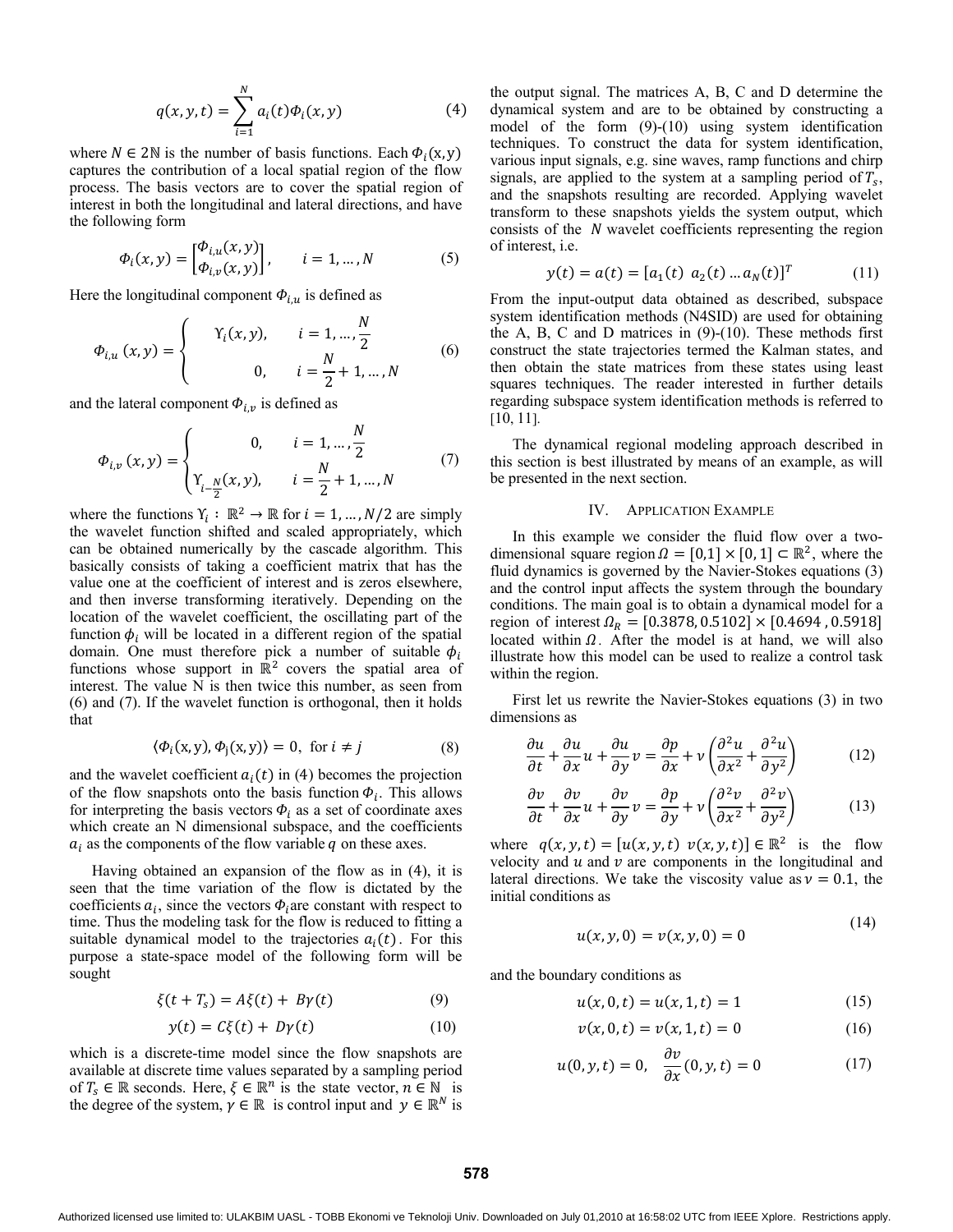

Figure 2. Flow snapshots under chirp excitation (u-component)



Figure 3. Flow snapshots under chirp excitation (v-component)

$$
u(1, y, t) = \begin{cases} 0, & y \in [0, 0.42) \\ \gamma(t), & y \in [0.42, 0.58] \\ 0, & y \in (0.58, 1] \end{cases}
$$
(18)

$$
v(1, y, t) = 0 \tag{19}
$$

where  $\gamma \in \mathbb{R}$  is the control input.

As the first step of the procedure described in Section III, the Navier-Stokes equations above were simulated using *Navier2d*, a Navier-Stokes CFD solver for MATLAB [12]. Several simulations were carried out under different inputs, including zero-input, chirp signal, square wave, ramp function and white noise. Each simulation was carried out with a time step of  $T_s = 0.0014$  seconds for 1000 time steps on a 50  $\times$  50 uniform grid of the spatial domain. The snapshots for the simulation with chirp signal input are shown in Figures 2 and 3. Next a wavelet decomposition of the snapshots was performed at various levels using different wavelet functions with the help of MATLAB Wavelet Toolbox. Evaluating these decomposition, we have decided to use a two level decomposition using the Daubechies wavelet for the rest of the modeling procedure. This wavelet function is asymmetric with



Figure 4. Original snapshot (top left), wavelet coefficients resulting from two level decomposition using Daubechies wavelet (bottom left), thresholded wavelet coefficients (bottom right), snapshot reconstructed from thresholded coefficients (top right).

a near random structure, is orthogonal, produces exact reconstruction, has a finite support area, and the highest number of vanishing moments for a given support width. These properties make the Daubechies wavelet a suitable candidate for representing snapshots taken from fluid flow processes. In addition the availability of fast and efficient methods for obtaining DWT and inverse DWT with the Daubechies wavelet makes it possible to process a high number of snapshots in a short time. Figure 4 shows the u-component of a sample snapshot together with its two level decomposition using the Daubechies wavelet. Also shown in the figure is the result of applying thresholding to the wavelet coefficients. Different values for the threshold  $T$  were tested, and it was observed that under the selected level and wavelet function, the thresholded coefficients produce good reconstructions, even for very small values of  $T$ . In fact, the reconstruction is satisfactory even for  $T = 0$ , which is the case shown in the figure. This implies that even if all the detail coefficients are omitted, the approximation coefficients are adequate to reconstruct the snapshot. The results for the v-component of the snapshot were equally satisfactory, and so were the results for the other 999 snapshots. This result is a further justification for the selected wavelet function and the level of decomposition.

Once the wavelet type and the level of decomposition is determined, it is possible to construct the basis vectors  $\Phi_i$ . To cover the domain of interest  $\Omega_R$ , it turns out that one needs to use four vectors per direction, making a total of eight basis vectors, which can be defined as in (5)-(7). The functions  $Y_i$  for  $i = 1, \dots, 4$  are shown in Figure 5 where it can be seen that the region of interest  $\Omega_R$  is contained within the support of these functions. Having obtained the basis vectors  $\Phi_i$ , it is possible to expand the flow as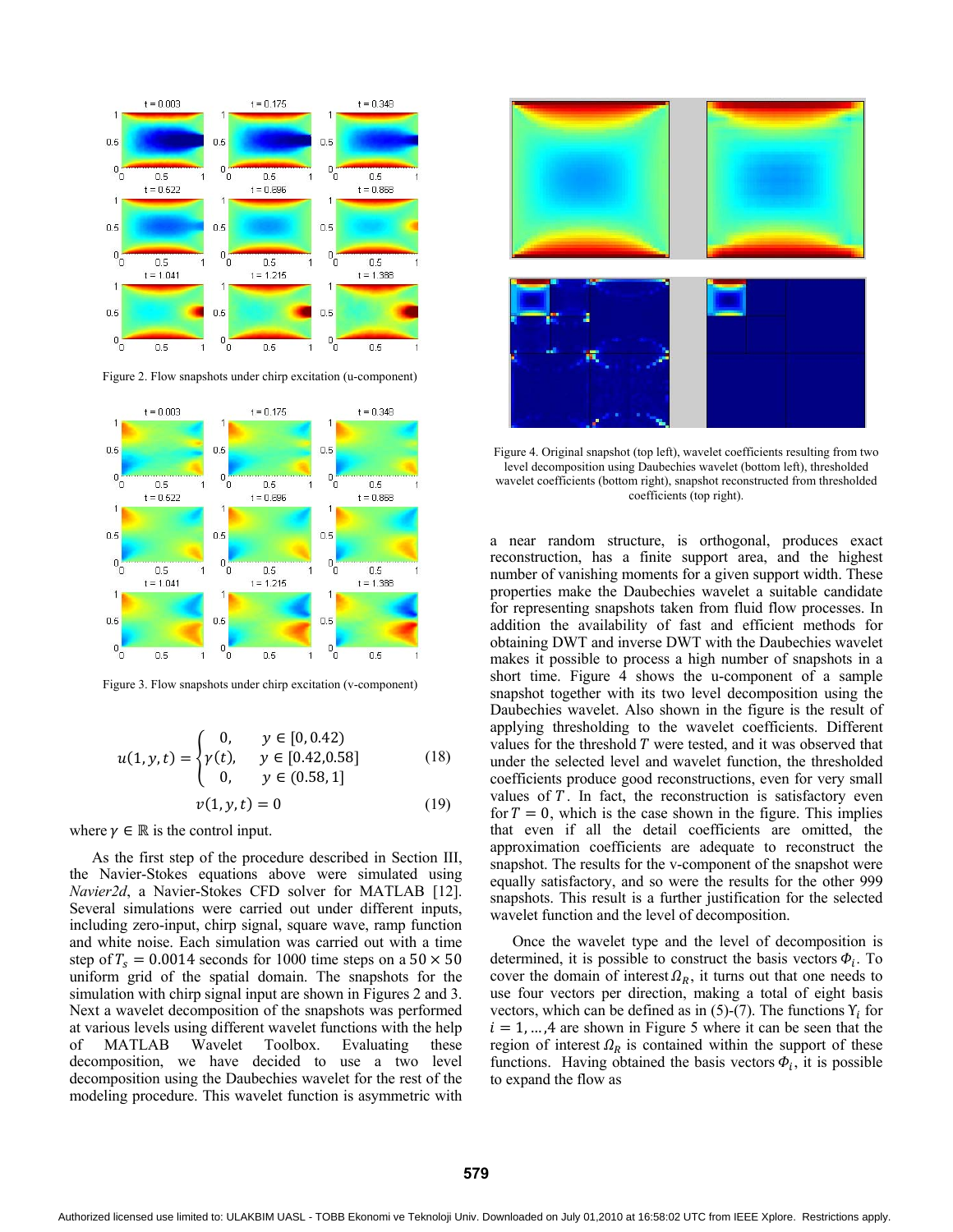

Figure 5. The functions  $\{Y_t\}_{t=1}^4$  for constructing the basis vectors  $\{\Phi_t\}_{t=1}^8$ 

$$
q(x, y, t) = \sum_{i=1}^{8} a_i(t) \Phi_i(x, y)
$$
 (20)

where  $a_i$  are the approximation coefficients.

The step after obtaining the basis functions  $\Phi_i$  is the generation of input-output data for the identification of a statespace dynamical model. Recall that the system output for identification purposes is

$$
y(t) = a(t) = [a_1(t) \ a_2(t) \dots a_8(t)]^T
$$
 (21)

which can obtained by wavelet transforming the snapshots of the system under various test inputs and recording the coefficients of interest. The output data resulting from the zeroinput case and the chirp signal case are shown in Figure 6. Output data under other input trajectories including square waves, ramp functions and white noise signals have also been obtained and recorded. We use these input-output data to obtain a dynamical system of the form  $(9)$ - $(10)$  using subspace system identification methods (N4SID) available through the MATLAB System Identification Toolbox. For this purpose we split the first half of the data for estimation, whereas the second



Figure 6. Coefficients obtained from snapshots



Figure 7. Coefficients obtained from the dynamical model

half is reserved for validation. The function N4SID is then called with its default parameter values. Subsequent trials show that a satisfactory fit to the data can be obtained for a tenth order model, whose response under zero input and under chirp signal input is shown in Figure 7. Comparing with Figure 6, one can see that the responses are very close to each other. The results were similar for other inputs tested as well; thus, one can state that the model constructed is satisfactory in representing dynamics of the spatial region  $\Omega_R$  of interest.

Undoubtedly, the main purpose for building a dynamical model for the region of interest  $\Omega_R$  is to carry out a control design task within the region. Let us assume, for the sake of illustration, that the control goal is to regulate the longitudinal velocity of the point  $(x_c, y_c) := (0.5, 0.5) \in \Omega_R$ . Let us denote this quantity to regulated as  $y_2$ , which can be written from (20) as

$$
y_2(t) = u(x_c, y_c, t) = \sum_{i=1}^{8} a_i(t) \Phi_{i,u}(x_c, y_c)
$$
  
=:  $C' a(t)$  (22)

where C' is the  $1 \times 8$  matrix

$$
C' := [\Phi_{1,u}(x_c, y_c) \quad \Phi_{2,u}(x_c, y_c) \quad \dots \quad \Phi_{8,u}(x_c, y_c)] \tag{23}
$$

Then from  $(21)$  and  $(10)$ 

$$
y_2 = C'a = C'(C\xi + D\gamma)
$$
  
= C'C\xi + C'D\gamma  
= C\_2\xi + D\_2\gamma  
(24)

where  $C_2$ : =  $C'C$  and  $D_2 := C'D$ . Then, augmenting the state dynamics (9) with the output to be regulated we obtain

$$
\xi(t + T_s) = A\xi(t) + B\gamma(t) \tag{25}
$$

$$
y_2(t) = C_2 \xi(t) + D_2 \gamma(t) \tag{26}
$$

which is a single-input single-output system from  $\gamma$  to  $y_2$ . Let  $y_{ref}$  denote the reference signal to be tracked by  $y_2$ . To achieve the desired tracking one may design a compensator K with transfer function

580